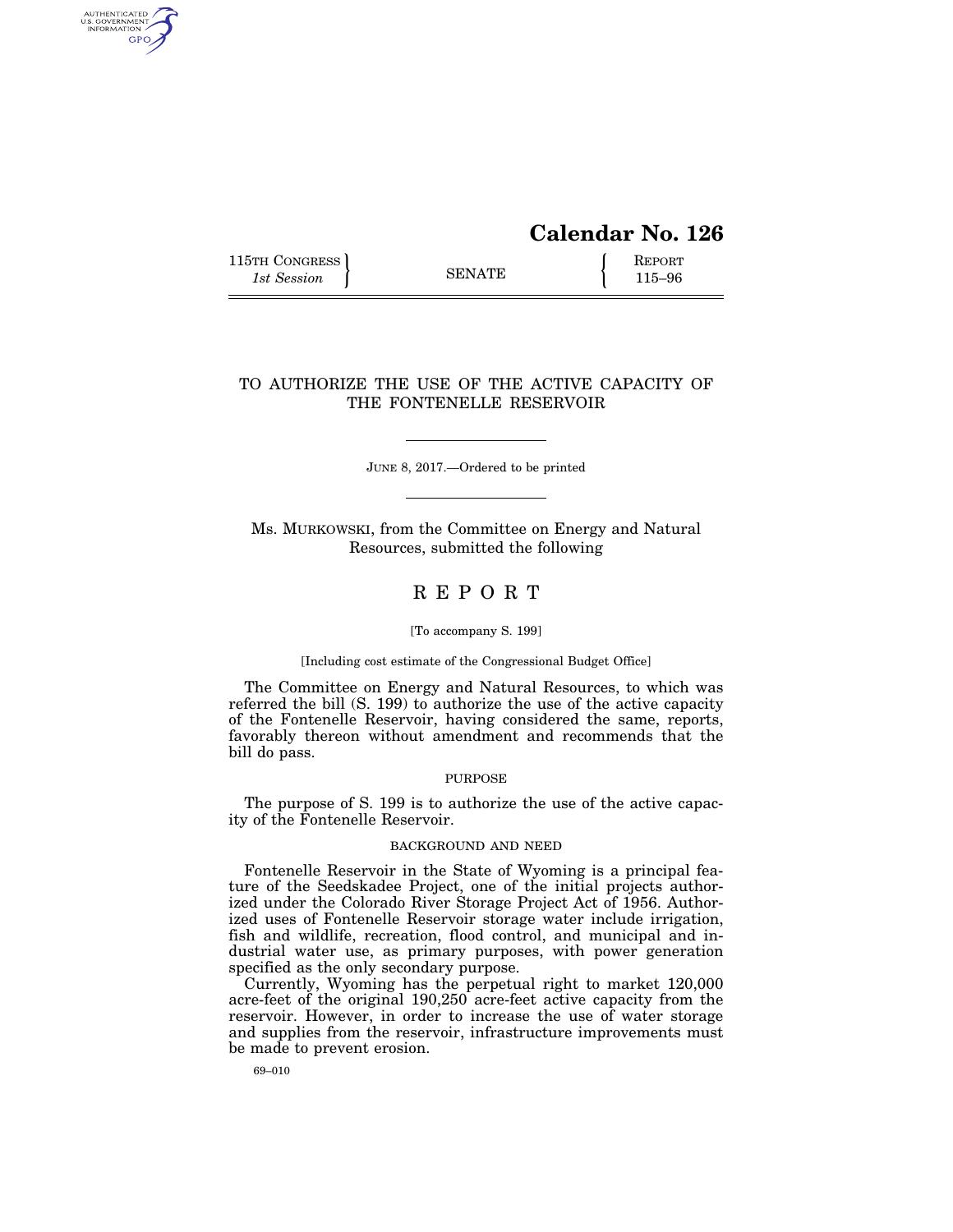S. 199 would authorize the Secretary to enter into an agreement with the State of Wyoming to make infrastructure improvements to enable the use of all active storage capacity of Fontenelle Dam and Reservoir, including the placement of sufficient riprap on the upstream face of Fontenelle Dam, on the condition that the State pay for the entire project, including the study, design, planning, and construction of the project.

#### LEGISLATIVE HISTORY

S. 199 was introduced by Senator Barrasso on January 24, 2017. Companion legislation, H.R. 648, was introduced by Representative Cheney in the House of Representatives on the same day. H.R. 648 was passed by the House of Representatives on a vote of 408– 0 on March 15, 2017, and was received by the Senate and referred to the Committee on Energy and Natural Resources on March 21, 2017.

In the 114th Congress, S. 1305 was introduced by Senator Barrasso on May 12, 2015. The Subcommittee on Water and Power held a hearing on S. 1305 on June 18, 2015. The Committee on Energy and Natural Resources met in open business session on July 30, 2105, and ordered S. 1305 favorably reported as amended (S. Rept. 114–135).

The measure was included in Amendment No. 3234, which the Senate agreed to on April 19, 2016, as an amendment to S. 2012, the Energy Policy Modernization Act of 2016, which the Senate passed, as amended, on April 20, 2016.

Companion legislation, H.R. 2273, was introduced by Representative Lummis in the House of Representatives on May 12, 2015. The Subcommittee on Water, Power and Oceans held a hearing on June 25, 2015. The Committee on Natural Resources reported H.R. 2273, as amended, on March 14, 2016 (H. Rept. 114–450), and the House of Representatives passed the bill, as amended, by voice vote on July 5, 2016. The bill was received by the Senate and placed on the Legislative Calendar on July 6, 2016.

The Committee on Energy and Natural Resources met in open business session on March 30, 2017, and ordered S. 199 favorably reported.

#### COMMITTEE RECOMMENDATION

The Senate Committee on Energy and Natural Resources, in an open business session on March 30, 2017, by a majority voice vote of a quorum present, recommends that the Senate pass S. 199.

#### SECTION-BY-SECTION ANALYSIS

*Section 1*(a) authorizes the Secretary of the Interior to work with the State of Wyoming through cooperative agreements to enable the use of all active storage capacity of the Fontenelle Dam and Reservoir.

Subsection (b) outlines the minimally required components of the agreements, including that the State of Wyoming shall be responsible for all funding of activities carried out under this act.

*Section 2* includes savings provisions specifying that nothing in this act modifies, conflicts with, preempts, or otherwise affects the Boulder Canyon Project Act; the Colorado River Compact of 1922;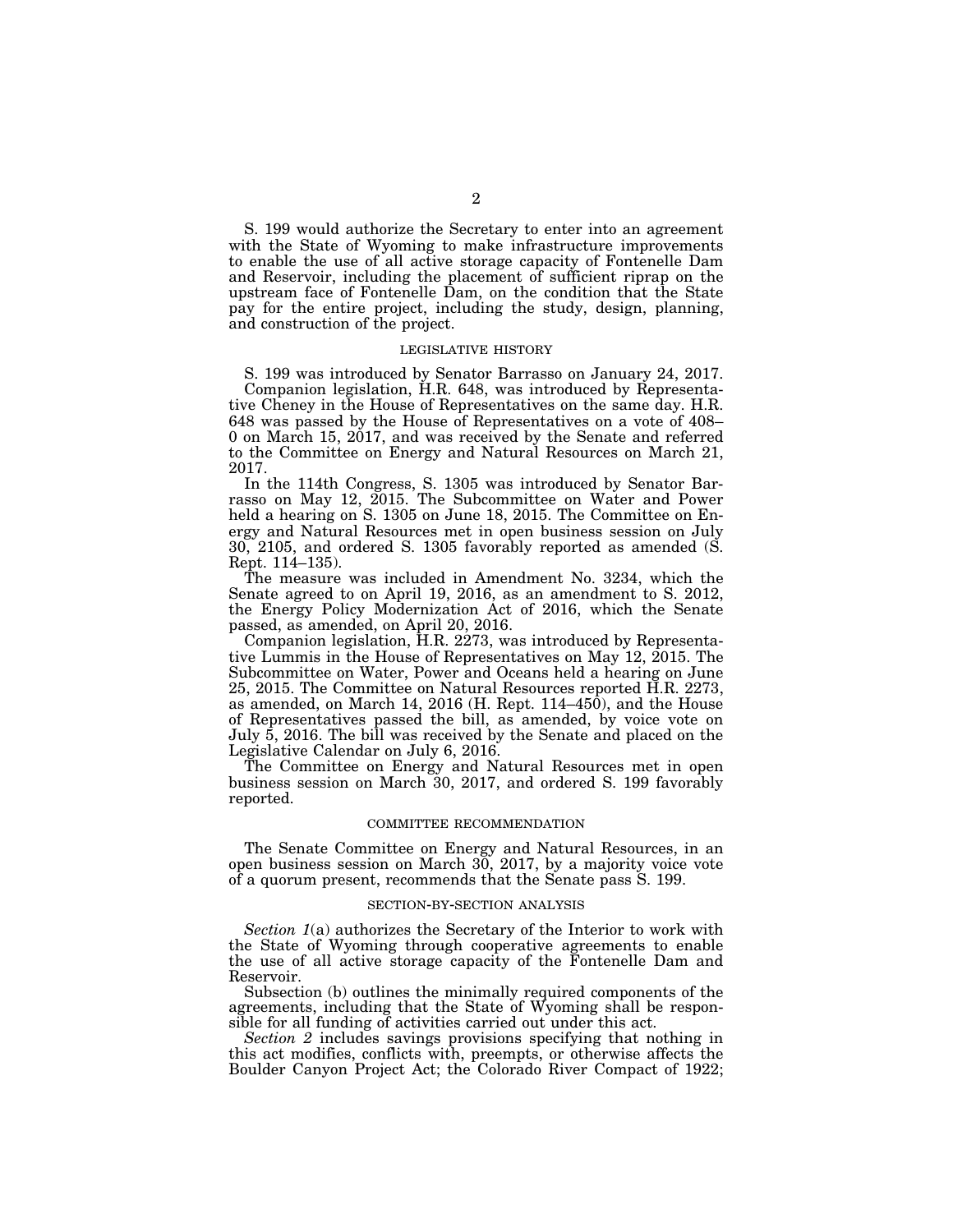the Boulder Canyon Project Adjustment Act; the Treaty between the U.S. and Mexico relating to the utilization of waters of the Colorado and Tijuana Rivers and of the Rio Grande; the Upper Colorado River Basin Compact; the Colorado River Storage Project Act; the Colorado River Basin Project Act; or any State of Wyoming or other State water law.

#### COST AND BUDGETARY CONSIDERATIONS

The following estimate of the costs of this measure has been provided by the Congressional Budget Office:

#### *S. 199—To authorize the use of the active capacity of the Fontenelle Reservoir*

S. 199 would authorize the Bureau of Reclamation (BOR) to plan and construct a project to expand water storage at Fontenelle Dam and Reservoir in southwestern Wyoming. Under current law, the amount of water storage available to the state of Wyoming at the reservoir is the difference between full capacity and the lowest water level that allows all of the authorized purposes of the Fontenelle project to be performed.

Under the bill, the BOR would coordinate with the state of Wyoming to design and construct modifications to the Fontenelle Dam and Reservoir to allow the project to operate at a lower water level, thus expanding the amount of storage available to the state. S. 199 also would require the state to contribute 100 percent of the costs to design and construct the project. Those contributions would be classified as offsetting receipts, which are treated as reductions in direct spending, and would subsequently be spent without further appropriation.

Enacting S. 199 would increase receipts and the associated direct spending; therefore, pay-as-you-go procedures apply. However, CBO estimates that the net effect on the budget would be negligible. Enacting the bill would not affect revenues.

CBO also estimates that enacting the bill would not increase net direct spending or on-budget deficits in any of the four consecutive 10-year periods beginning in 2028.

S. 199 contains no intergovernmental or private-sector mandates as defined in the Unfunded Mandates Reform Act and would benefit the state of Wyoming. Any costs incurred by the state to fund the project or participate in cooperative agreements would result from complying with conditions of federal assistance.

The CBO staff contacts for this estimate are Aurora Swanson (for federal costs) and Jon Sperl (for intergovernmental mandates). The estimate was approved by H. Samuel Papenfuss, Deputy Assistant Director for Budget Analysis.

## REGULATORY IMPACT EVALUATION

In compliance with paragraph 11(b) of rule XXVI of the Standing Rules of the Senate, the Committee makes the following evaluation of the regulatory impact which would be incurred in carrying out the bill.

The bill is not a regulatory measure in the sense of imposing Government-established standards or significant economic responsibilities on private individuals and businesses.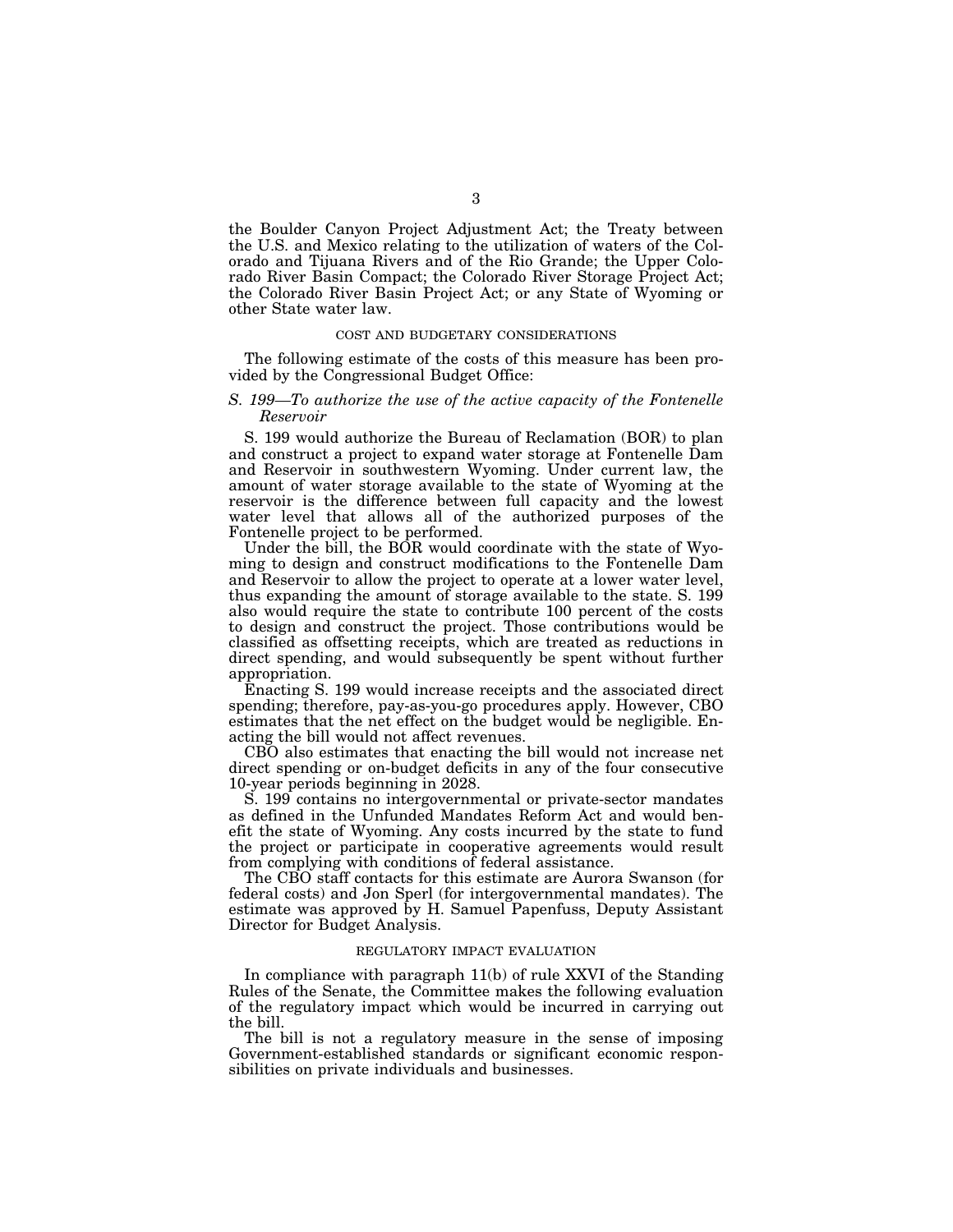No personal information would be collected in administering the program. Therefore, there would be no impact on personal privacy. Little, if any, additional paperwork would result from the enactment of the bill, as ordered reported.

#### CONGRESSIONALLY DIRECTED SPENDING

The bill, as reported, does not contain any congressionally directed spending items, limited tax benefits, or limited tariff benefits as defined in rule XLIV of the Standing Rules of the Senate.

### EXECUTIVE COMMUNICATIONS

Because S. 199 is similar to legislation considered by the Committee in the 114th Congress, the Committee did not request Executive Agency views. The testimony provided by the Bureau of Reclamation at the hearing before the Subcommittee on Water and Power on June 18, 2015, follows:

STATEMENT OF DIONNE THOMPSON, DEPUTY COMMISSIONER FOR EXTERNAL AND INTERGOVERNMENTAL AFFAIRS, BU-REAU OF RECLAMATION U.S. DEPARTMENT OF THE INTE-RIOR

Chairman Lee and members of the Subcommittee, I am Dionne Thompson, Deputy Commissioner for External and Intergovernmental Affairs at the Bureau of Reclamation (Reclamation). Thank you for the opportunity to provide the views of the Department of the Interior (Department) on S. 1305, which would amend the Colorado River Storage Project Act (Public Law 84–485). The amendment authorizes Reclamation to increase the active capacity and, as a result, the amount of water developed by Fontenelle Reservoir in Wyoming. With the concerns described below appropriately noted, the Department does not oppose S. 1305 in its current form.

Fontenelle Reservoir is part of the Seedskadee Project, a participating project under P.L. 84–485. The dam and reservoir are located in the Upper Green River Basin in southwestern Wyoming about 50 miles from Rock Springs. Fontenelle Dam is an embankment dam standing 139 feet high with a crest length of over a mile  $(5,\overline{4}21 \text{ feet})$ . Fontenelle Reservoir has a total capacity of 345,360 acrefeet and is operated for municipal and industrial water use, power production, flood control, and fish and wildlife—in support of the Seedskadee National Wildlife Refuge. Recreation facilities at Fontenelle Reservoir are managed by the Bureau of Land Management under an agreement with Reclamation. The intent of S. 1305 is to increase the yield of Fontenelle Reservoir, further developing the State of Wyoming's allocation of Colorado River water under the Colorado River Compact. To understand how S. 1305 would increase the water available to Wyoming, it is important to review some basic engineering features associated with Fontenelle Dam.

In general, the active capacity of a reservoir is the space between the highest elevation at which water can be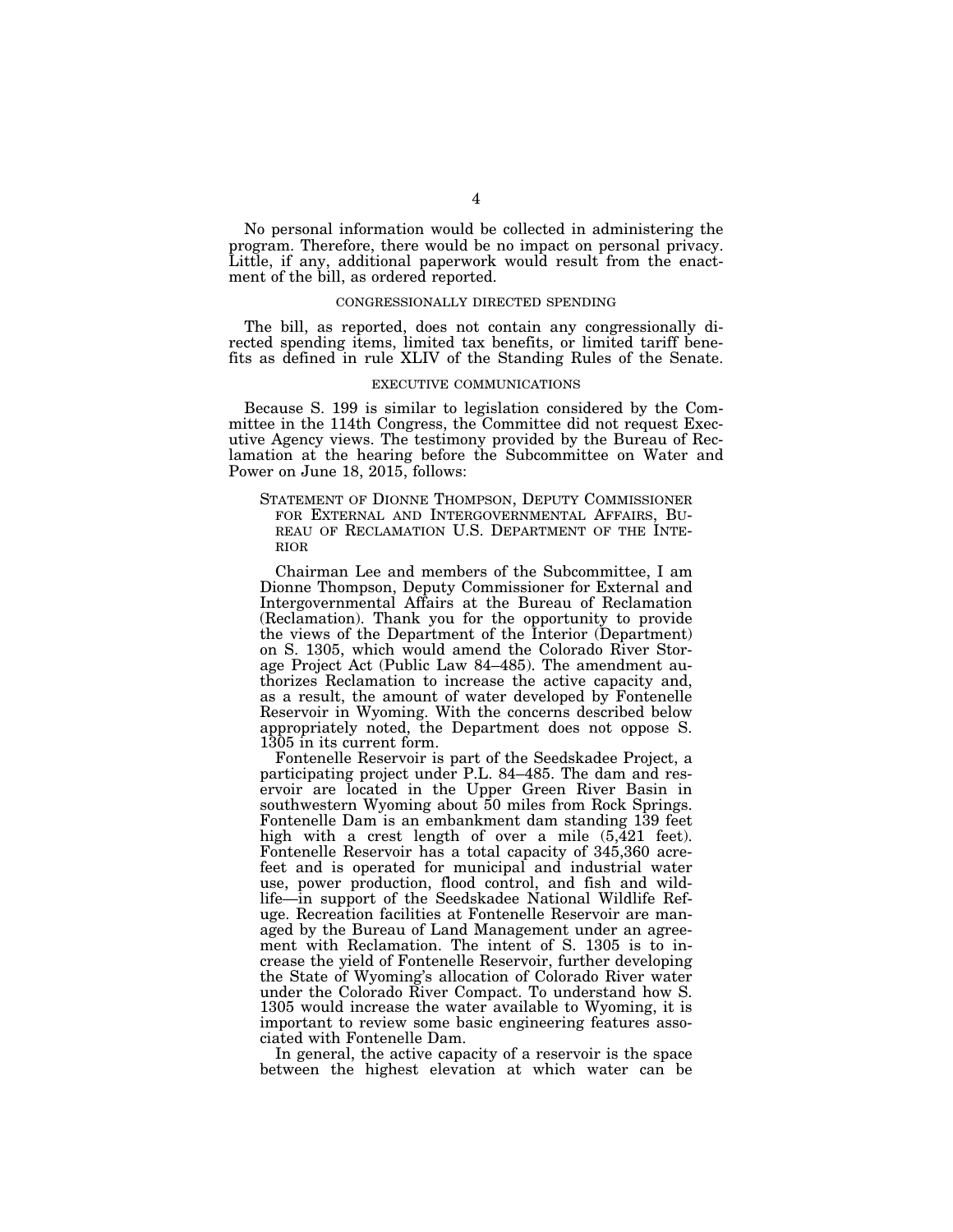stored and the lowest elevation from which water can be released so as to allow operation for all authorized purposes. Power is an authorized purpose of the Seedskadee Project. The lowest elevation at which Fontenelle Powerplant can be safely operated is approximately 40 feet above the bottom elevation of the inlet to the powerplant, and is referred to as ''minimum power pool elevation.''

In order to protect the upstream face of a dam from erosion caused by wave action, large stones that are resistant to erosion and wave action are placed on the upstream side of the dam. These stones are referred to as ''riprap''. In keeping with engineering practices, Fontenelle Dam includes riprap protection on the upstream face of the embankment. Because the dam would not be operated with any frequency below the lowest power production elevation, original construction and subsequent modifications did not include placing riprap on the upstream face of dam below minimum power pool elevation.

For some years, the State of Wyoming has expressed interest in placing riprap below the minimum power pool elevation, and this project has come to be known as the "Riprap Project." By doing so, it would be possible to operate the reservoir within a greater range of elevations—increasing the operating range and yield of the reservoir. S. 1305 would authorize the Department to undertake the "study, planning, design and construction activities" necessary to consider and implement the Riprap Project (a lowering of the elevation of the riprap).

In considering the Riprap Project, Reclamation has had concerns, and we appreciate the chance to review this legislation as it was drafted over the past several months. We are pleased to note that each of these concerns appears to be addressed in the introduced language of S. 1305.

S. 1305 amends P.L. 84–485 to authorize consideration and implementation of the Riprap Project. In doing so, it grounds the Riprap Project on the statute that originally authorized the Seedskadee Project. S. 1305 relies upon the authority of the Contributed Funds Act (Act of March 4, 1921) as the means for the State of Wyoming to provide the funding to consider and undertake the Riprap Project. With this arrangement, Reclamation believes that the Riprap Project can be implemented without any request for new appropriations, and with no foreseeable impact to Reclamation's already constrained budget.

It is unlikely that the Riprap Project will adversely affect other states dependent on the Colorado River or Mexico beyond what they would face when the Upper Basin States make full utilization of their apportionments, considering their apportionments and required releases from the Upper Basin to the Lower Basin under current operational guidelines that implement key provisions of the Law of the River including the Colorado River Compact. Having said that, if S. 1305 becomes law, it will be important to conduct additional analysis to ensure that other interests are protected. S. 1305 includes the following ele-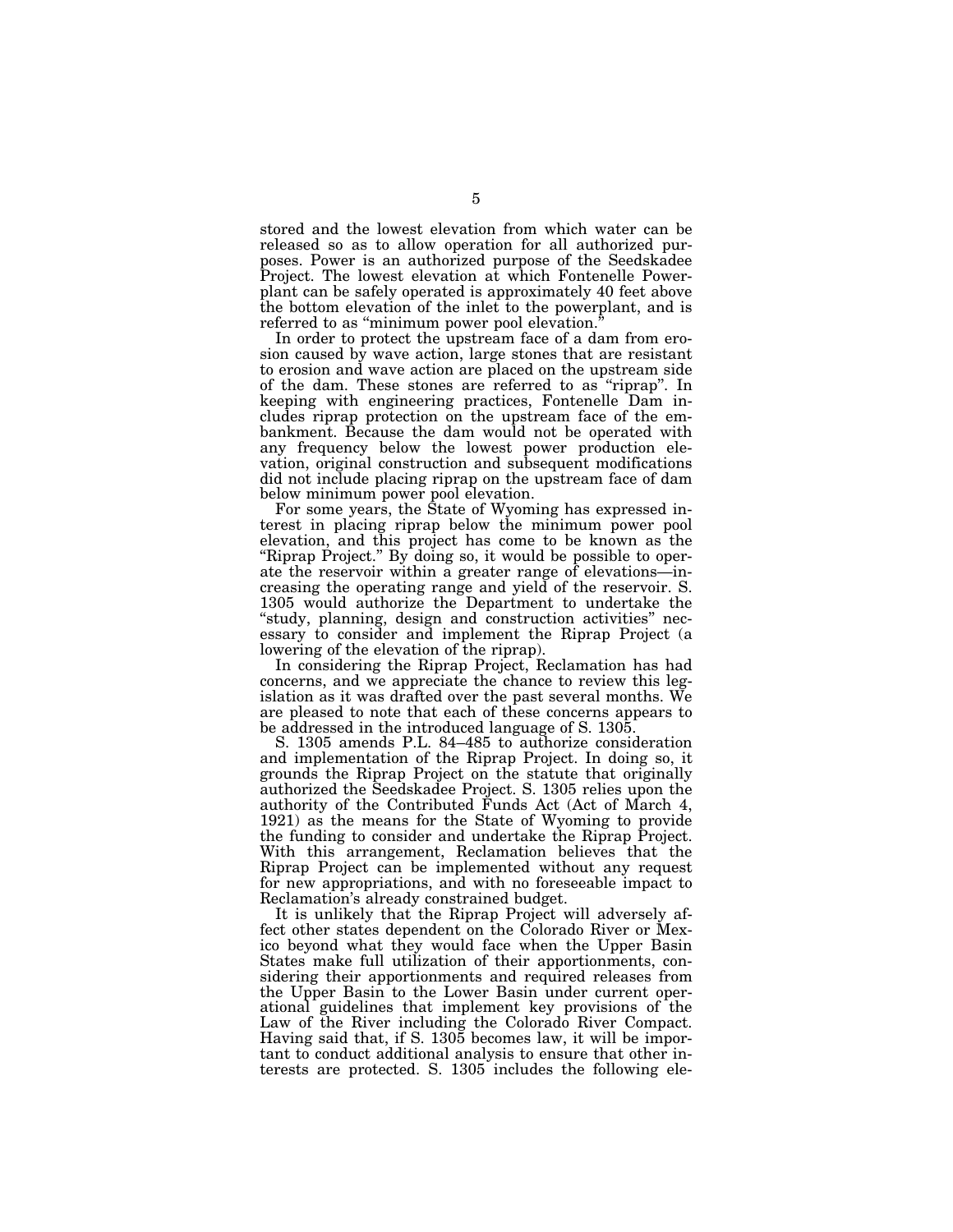ments that should provide some assurance of no adverse impacts to other water uses.

First, S. 1305 appears to create robust sideboards to prevent the Riprap Project from conflicting with law, compacts, and treaties. This protects against Wyoming expanding its entitlement to Colorado River water. In Section 2, S. 1305 provides reassurance that it will not modify, conflict with, preempt, or otherwise affect any applicable federal statutes or decrees, including, but not limited to:

• Boulder Canyon Project Act • Colorado River Compact of 1922 • Boulder Canyon Project Adjustment Act • Treaty between the United States of America and Mexico relating to the utilization of waters of the Colorado and Tijuana Rivers and of the Rio Grande

• Upper Colorado River Basin Compact • Colorado River Storage Project Act (P.L 84–485), other than as indicated in Section 1 of S. 1305

• Colorado River Basin Project Act (Public Law 90– 537; 82 Stat. 885)

• Any State of Wyoming or other State water law

Second, S. 1305 amends P.L. 84–485 to authorize the planning, design, and construction of the Riprap Project. The bill's stated purposes include "making it possible for the States of the Upper Basin to utilize, consistently with the provisions of the Colorado River Compact, the apportionments made to and among them in the Colorado River Compact and the Upper Colorado River Basin Compact, respectively.'' P.L. 84–485 sets a clear boundary around the  $\overline{\text{Riprap}}$  Project; it cannot permit Wyoming to expand its entitlements under the Colorado River Compact and the Upper Colorado River Basin Compact.

Another important element of S. 1305 is the definition of active storage capacity. Although active capacity can generally be understood as the difference between the upper and lower elevations at which a reservoir may be operated, the elevation of both the upper and lower limit may also be defined by considerations beyond engineering. Other considerations often limit the degree to which a reservoir may be drained. These considerations include issues of law, hydrology, economics, and environment. S. 1305 acknowledges these limitations; in the bill ''active storage capacity" is "defined or limited by legal, hydrologic, structural, engineering, economic, and environmental considerations.''

Environmental compliance concerns also are addressed under S. 1305. The bill requires compliance under the National Environmental Policy Act, the Endangered Species Act, and the National Historic Preservation Act.

While S. 1305 is clearly written to integrate with existing law, regulations and contracts, there are some questions associated with operation and design that may limit the scope of the Riprap Project. Reclamation has not studied the operation of Fontenelle Dam at the lower ele-